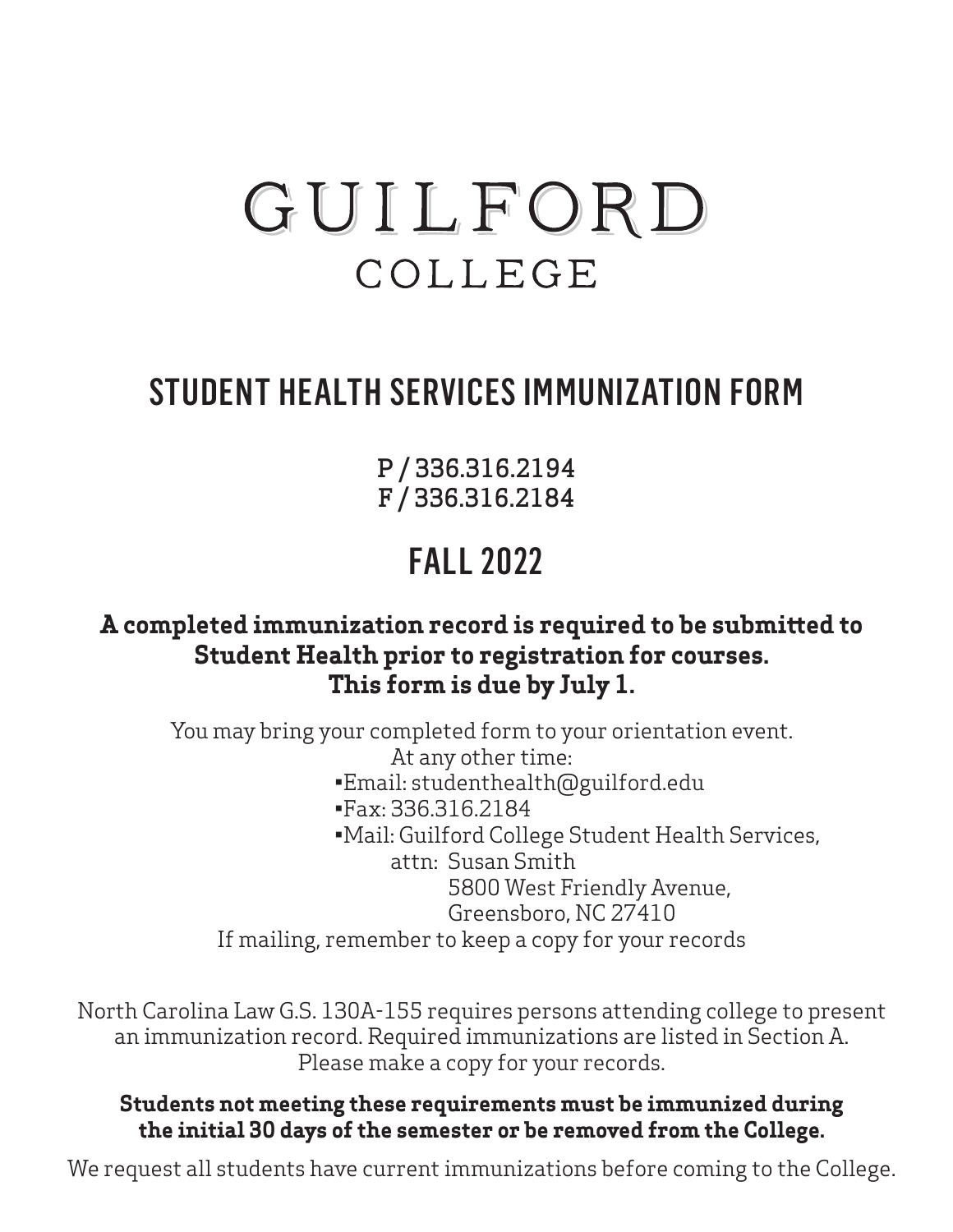# GUIDELINES FOR COMPLETING IMMUNIZATION RECORD

#### **IMPORTANT**

- Your immunization records may be obtained from your physician, health department or previously attended college. These records may not fulfill all requirements. **It is your responsibility to assure compliance with required immunizations**. If you are a resident of North Carolina, you may submit a copy of your records from the NC Immunization Registry.
- • **The records must list student's name, date of birth, sex, and address; all dates must include month, day and year of administration, and signed/stamped by doctor's office or Health Department.**
- **Our form (page 3 of this document) may be used to complete the immunization record.**
- **Please receive all immunizations before coming to campus.**
- Keep a copy of your Immunization Record and this document for your records.

#### SECTION AIMMUNIZATIONS THAT ARE **REQUIRED** PURSUANT TO NC STATE LAW AND INSTITUTIONAL POLICY FOR TRADITIONAL STUDENTS:

- 4 DTP (Diphtheria, Tetanus, Pertussis) or (Tetanus, Diphtheria) doses; **one Td booster or Tdap must have been within the past 10 years**.
- 3 polio (oral) doses.
- 2 measles, mumps, rubella **(2 MMR doses meet this requirement)**.
- Hepatitis B series (3 doses required) Blood titer is not acceptable.
- 1 dose Varicella (if born on/after 4/1/2001). Blood titer is acceptable.
- COVID-19 Vaccine (2 doses Pfizer/Moderna *or* 1 dose Johnson & Johnson) AND one Booster dose. **This is a Guilford College Requirement**.

#### **Notes:**

• Blood titer tests are acceptable for Measles (Rubeola), Mumps, Rubella and/or Varicella. Laboratory test results must be attached.

#### **International Students:**

- **You are considered an international student** if you were born outside the United States, currently live outside of the US, or have lived outside the United States for three months or more. If any of these situations apply, **- you are required to have a TB test.** If the TB test is positive, you must have proof of a negative chest X-ray, treatment documentation (if required), no active symptoms and a note from your physician stating that you do not have active TB.
- **You must also have all your immunizations completed before arrival:**
- 4 DTP (Diphtheria, Tetanus, Pertussis) or (Tetanus, Diphtheria) doses; **one Td booster or Tdap must have been within the past 10 years**.
- 3 polio (oral) doses.
- 2 measles, mumps, rubella **(2 MMR doses meet this requirement)** *or* blood titer test showing positive immunity to all three - signed by a physician.
- Tuberculin Skin Test (PPD) and result within the **twelve months preceding** the beginning of classes (chest x-ray report required if test is positive).
- Hepatitis B series (3 doses required) Blood titer is not acceptable.
- 1 Varicella (if born on/after 4/1/2001). Blood titer is acceptable.
- COVID-19 Vaccine (2 doses Pfizer/Moderna *or* 1 dose Johnson & Johnson) AND one Booster dose.

#### **This is a Guilford College Requirement**.

- A Physical Examination is also required. Please use our form.
- Records must be complete in English.
- Keep a copy for your records.

SECTION B | THESE VACCINES ARE RECOMMENDED BY GUILFORD COLLEGE, BUT ARE NOT REQUIRED.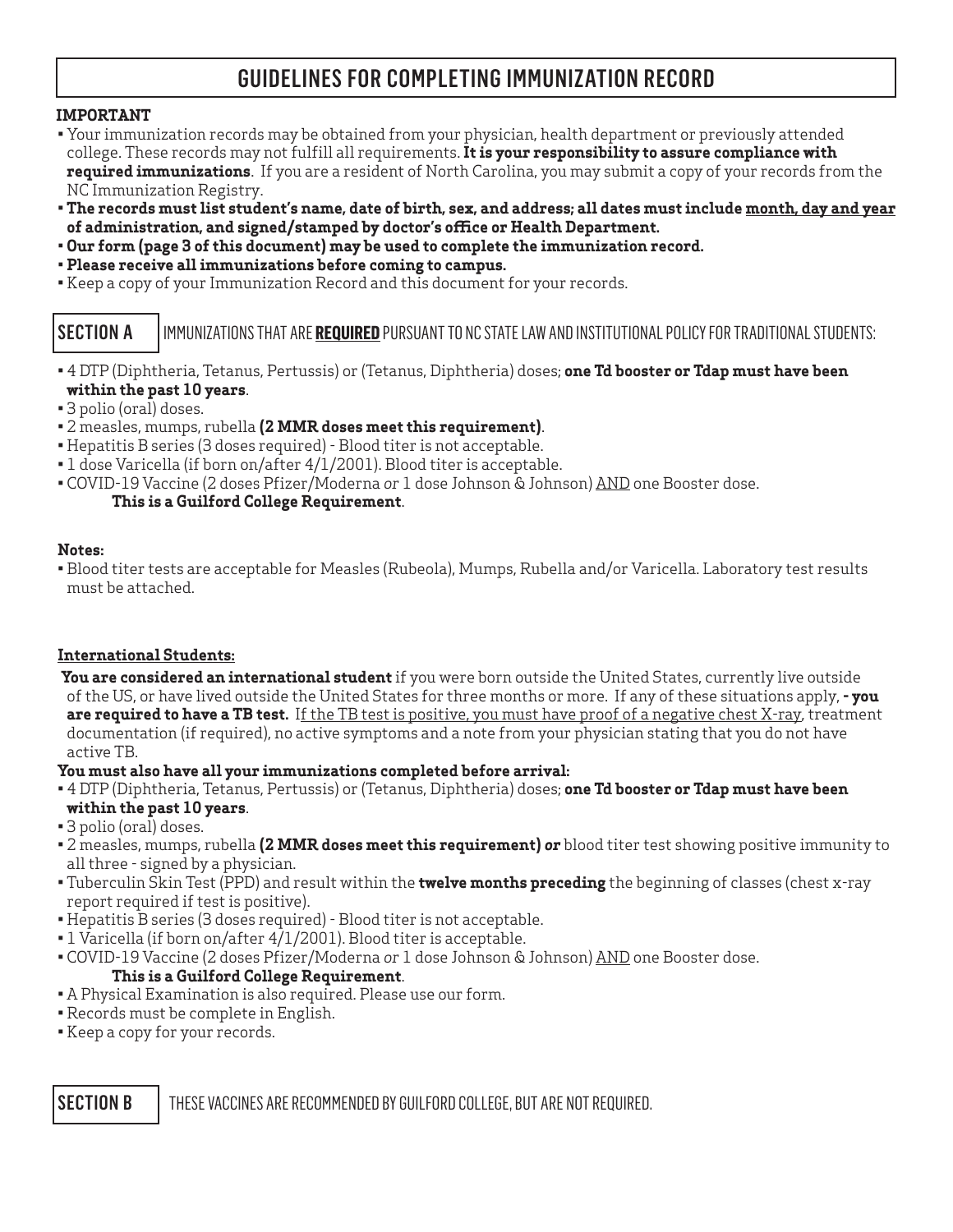### REQUIRED FOR ALL STUDENTS: IMMUNIZATION RECORD

| (Please print in black ink)<br>To be completed and signed by physician or clinic                                   |              |              |                              |                      |  |
|--------------------------------------------------------------------------------------------------------------------|--------------|--------------|------------------------------|----------------------|--|
| Last Name<br><b>First Name</b>                                                                                     |              | Middle Name  | Date of Birth (mo./day/year) |                      |  |
| <b>Sex</b><br>Address                                                                                              |              |              |                              |                      |  |
| <b>SECTION A: REQUIRED IMMUNIZATIONS</b>                                                                           |              |              |                              |                      |  |
| All dates must have month/day/year                                                                                 | mo./day/year | mo./day/year | mo./day/year                 | mo./day/year         |  |
| • DPT or Td<br>$(s$ eries of 4)                                                                                    |              |              |                              |                      |  |
| • Td or Tdap Booster within the last 10 years<br>(circle one)                                                      |              |              |                              |                      |  |
| (series of 3)<br>• Polio                                                                                           |              |              |                              |                      |  |
| • MMR (2 doses)<br>(Measles, Mumps & Rubella)<br>If submitting titer results, original lab<br>document is required |              |              |                              |                      |  |
| • Hepatitis B series (series of 3)                                                                                 |              |              |                              | * Titer not accepted |  |
| "Varicella (1 dose if born on/after 4/1/2001)                                                                      |              |              |                              |                      |  |
| • COVID-19 Vaccine (2 Doses and Booster)                                                                           | mo./day/year | mo./day/year | Booster mo./day/year         |                      |  |
| Manufacturer                                                                                                       |              |              |                              |                      |  |
| " Tuberculin (PPD) Test (within 12 months) Date read<br>(For international students only)                          |              |              |                              |                      |  |
| mm induration<br>Date read                                                                                         |              |              |                              |                      |  |
| Chest x-ray, if positive PPD<br>(ATTACH PHYSICIAN'S NOTE)<br>Results<br>Treatment, if applicable<br>Date           |              |              |                              | ** attach lab report |  |
|                                                                                                                    |              |              |                              |                      |  |

#### SECTION B: RECOMMENDED IMMUNIZATIONS **-** The following immunizations are recommended for all students, but are not required.

|                                              | mo./day/year | mo./day/year | mo./day/year |                      |
|----------------------------------------------|--------------|--------------|--------------|----------------------|
|                                              |              |              |              |                      |
| • Meningococcal B (Bexsero or Trumbenbo)     |              |              |              |                      |
| • Meningococcal (Menactra, Menveo, Monomune) |              |              |              | ** attach lab report |
| • Haemophilus Influenzae type b              |              |              |              |                      |
| • Pneumococcal                               |              |              |              |                      |
| $\blacksquare$ Hepatitis A                   |              |              |              |                      |
| Gardasil                                     |              |              |              |                      |

#### **Signature or Clinic Stamp REQUIRED:**

**Signature of Physician / Date**

**Print Name of Physician / Area Code / Phone Number**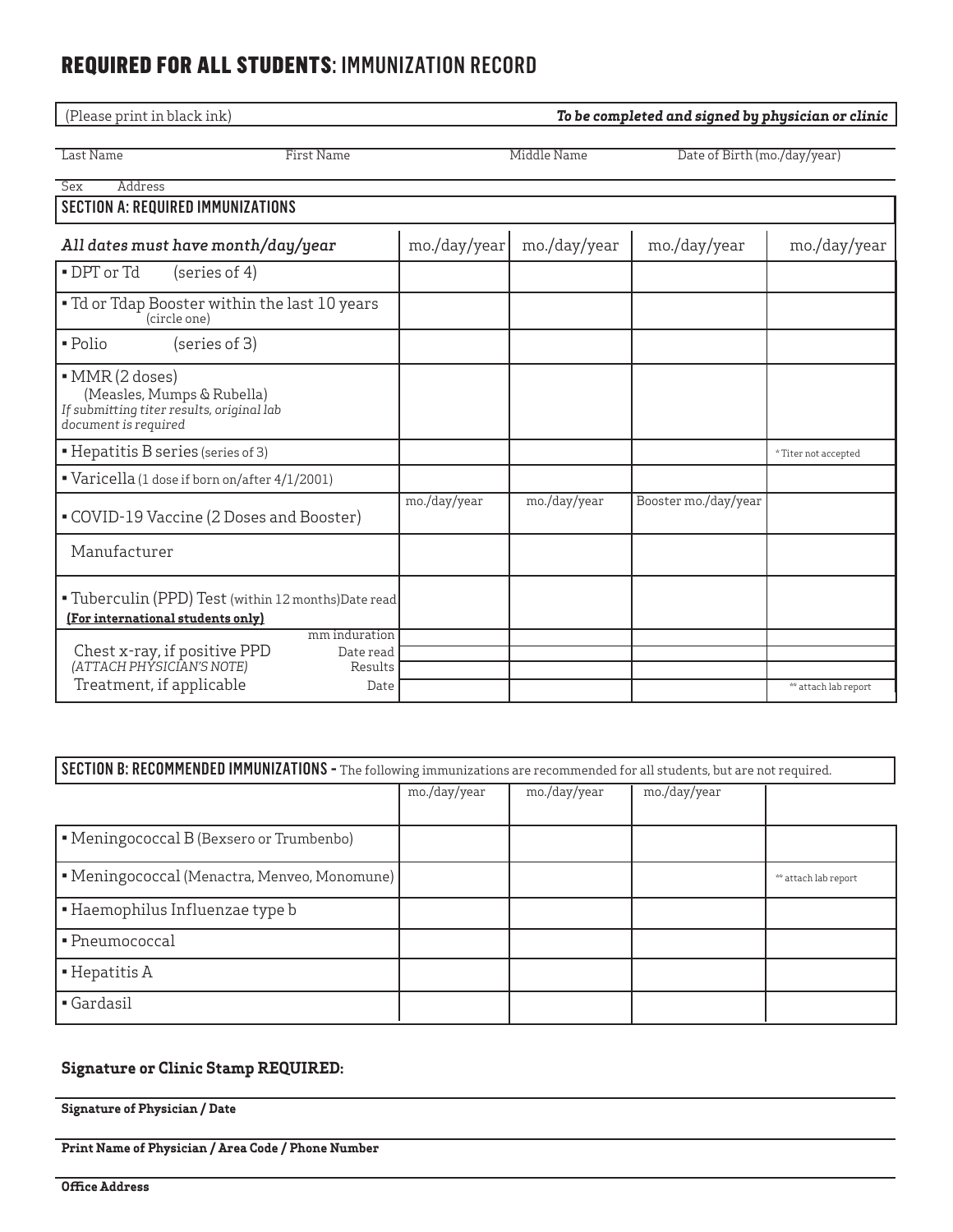# REQUIRED FOR ALL STUDENTS

REPORT OF MEDICAL HISTORY

| (Please print in black ink)                                        |              |                                                                                                                                 |             | To be completed and signed by student                                                                                                                                                                                 |     |    |  |
|--------------------------------------------------------------------|--------------|---------------------------------------------------------------------------------------------------------------------------------|-------------|-----------------------------------------------------------------------------------------------------------------------------------------------------------------------------------------------------------------------|-----|----|--|
| LAST NAME (print) FIRST NAME MIDDLE NAME                           |              |                                                                                                                                 |             |                                                                                                                                                                                                                       |     |    |  |
| PERMANENT ADDRESS CITY STATE ZIP AREA CODE / PHONE                 |              |                                                                                                                                 |             |                                                                                                                                                                                                                       |     |    |  |
| E-MAIL ADDRESS                                                     | CELL PHONE # |                                                                                                                                 |             |                                                                                                                                                                                                                       |     |    |  |
| DATE OF BIRTH (mo/day/yr)                                          |              | GENDEROM OF                                                                                                                     |             | MARITAL STATUS $\Box$ M $\Box$ S $\Box$ OTHER                                                                                                                                                                         |     |    |  |
|                                                                    |              | CLASS YOU ARE ENTERING (circle): PREVIOUSLY ENROLLED HERE Q YES Q NO<br>SEMESTER ENROLLING (circle):                            |             |                                                                                                                                                                                                                       |     |    |  |
| FR. SO. JR. SR. GRAD. PROF.                                        |              |                                                                                                                                 | FALL SPRING |                                                                                                                                                                                                                       |     |    |  |
| For more information, go to www.quilford.edu/StudentHealth.        |              |                                                                                                                                 |             | Guilford College requires that all students are covered by a medical insurance plan. Please complete this<br>information and/or attach a (front and back side) copy of your current medical health insurance card(s). |     |    |  |
| HEALTH INSURANCE (NAME AND ADDRESS OF COMPANY)                     |              |                                                                                                                                 |             | AREA CODE / PHONE                                                                                                                                                                                                     |     |    |  |
| NAME OF POLICY HOLDER                                              |              |                                                                                                                                 |             |                                                                                                                                                                                                                       |     |    |  |
| POLICY OR CERTIFICATE NUMBER GROUP NUMBER                          |              |                                                                                                                                 |             |                                                                                                                                                                                                                       |     |    |  |
| NAME OF PERSON AND TELEPHONE TO CONTACT IN CASE OF AN EMERGENCY    |              |                                                                                                                                 |             | RELATIONSHIP                                                                                                                                                                                                          |     |    |  |
| PARENT WORK NUMBER                                                 |              |                                                                                                                                 |             | ARE YOU COVERED IN NC TO SEE A DOCTOR OR URGENT CARE FOR OTHER THAN EMERGENCY? □ YES □ NO                                                                                                                             |     |    |  |
|                                                                    |              | not be released without your written permission. Please attach additional sheets for any items that require fuller explanation. |             | The following health history is confidential, does not affect your admission status and, except in an emergency situation or by court order, will                                                                     |     |    |  |
|                                                                    |              |                                                                                                                                 |             |                                                                                                                                                                                                                       |     |    |  |
| Have you had or have you now: (please check at right of each item) | Yes   No     |                                                                                                                                 | Yes<br>IN0  |                                                                                                                                                                                                                       | Yes | No |  |
| ADD / ADHD                                                         |              | Concussion                                                                                                                      |             | Other learning disability                                                                                                                                                                                             |     |    |  |
| Alcohol use                                                        |              | Depression                                                                                                                      |             | Pilonidal cyst                                                                                                                                                                                                        |     |    |  |
|                                                                    |              |                                                                                                                                 |             | Sexually transmitted disease                                                                                                                                                                                          |     |    |  |
| Allergy injection therapy<br>Anemia or Sickle Cell Anemia          |              | Diabetes                                                                                                                        |             |                                                                                                                                                                                                                       |     |    |  |
|                                                                    |              | Drug use                                                                                                                        |             | Smoke 1+ pack cigarettes/wk<br>Tuberculosis                                                                                                                                                                           |     |    |  |
| Anorexia / Bulimia<br>Anxiety                                      |              | Epilepsy / Seizures                                                                                                             |             |                                                                                                                                                                                                                       |     |    |  |
|                                                                    |              | Frequent/Migraine headaches                                                                                                     |             | Tumor or cancer (specify)                                                                                                                                                                                             |     |    |  |
| Autism Spectrum Disorder                                           |              | Hay fever / Allergies                                                                                                           |             | Thyroid trouble                                                                                                                                                                                                       |     |    |  |
| Asthma                                                             |              | Heart trouble                                                                                                                   |             | Ulcer (duodenal or stomach)                                                                                                                                                                                           |     |    |  |
| Bipolar Illness                                                    |              | High blood pressure                                                                                                             |             | Other (specify)                                                                                                                                                                                                       |     |    |  |
| Blood transfusion                                                  |              | Intestinal trouble<br>Mononucleosis                                                                                             |             |                                                                                                                                                                                                                       |     |    |  |

Please list any drugs, medicines, birth control pill, vitamins and minerals (prescription and nonprescription) you use and indicate how often you use them.

1 3  $2 -$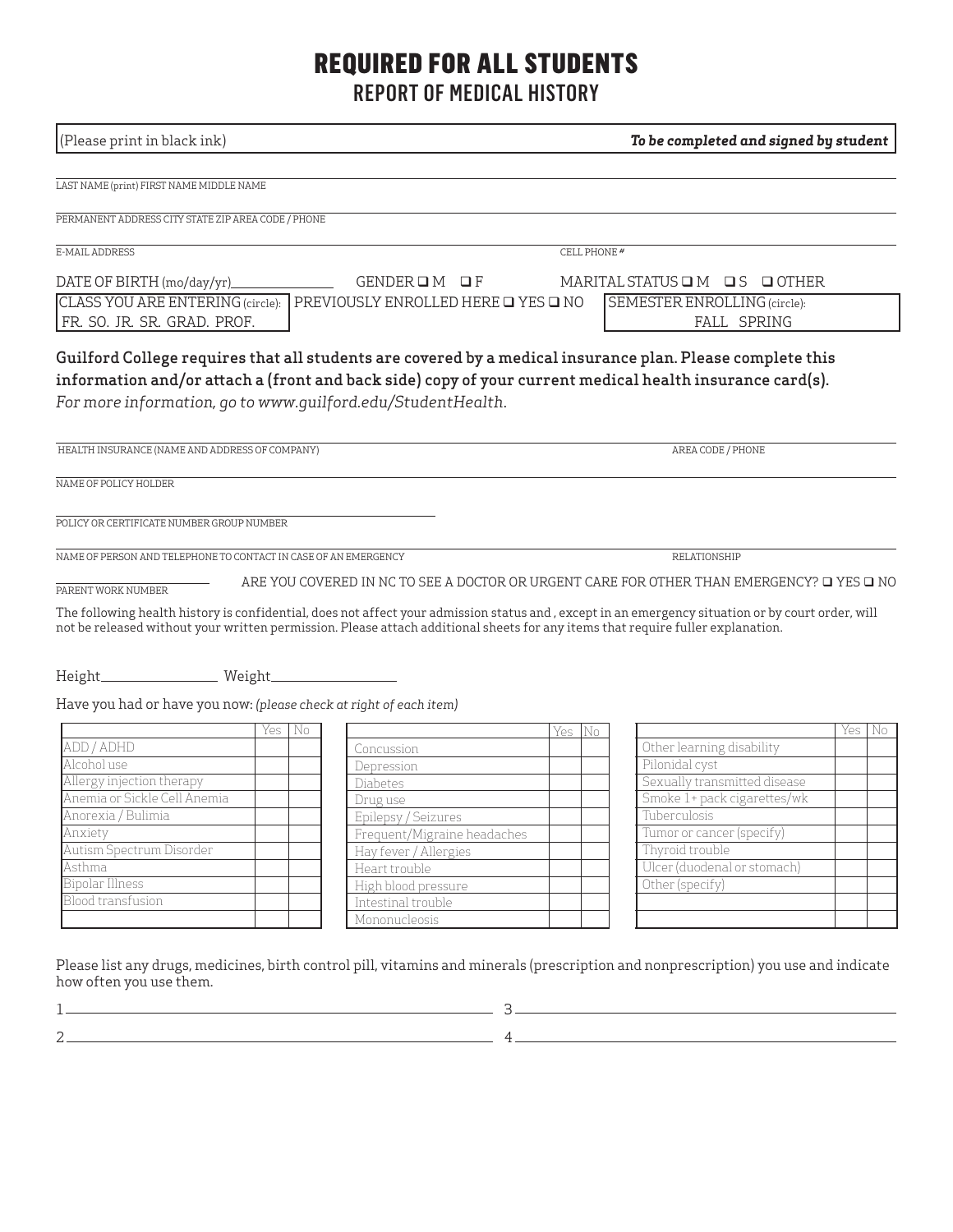### PERSONAL HEALTH HISTORY**, CONTINUED** (Please print in black ink) *To be completed by student*.

Check each item "Yes" or "No." Every item checked "Yes" explain in the space on the right.

Have you ever experienced adverse reactions (hypersensitivities, allergies, upset stomach, rash, hives, etc.) to any of the following? If yes, please explain.

|                                                                                                                                              | Yes | No | Explanation |
|----------------------------------------------------------------------------------------------------------------------------------------------|-----|----|-------------|
| Penicillin                                                                                                                                   |     |    |             |
| Sulfa                                                                                                                                        |     |    |             |
| Other antibiotics (name)                                                                                                                     |     |    |             |
| Aspirin                                                                                                                                      |     |    |             |
| Codeine or other pain relievers                                                                                                              |     |    |             |
| Other drugs, medicines,<br>chemicals (specify)                                                                                               |     |    |             |
| Insect bites                                                                                                                                 |     |    |             |
| Food allergies (specify)                                                                                                                     |     |    |             |
| Require an epi-pen                                                                                                                           |     |    |             |
|                                                                                                                                              | Yes | No | Explanation |
| Have you ever been a patient in<br>any type of hospital? (Specify when,<br>where, and why?)                                                  |     |    |             |
| Has your academic career been<br>interrupted due to physical or<br>emotional problems? (Please explain.)                                     |     |    |             |
| Is there loss or seriously impaired<br>function of any paired organs?<br>(Please describe.)                                                  |     |    |             |
| Other than for a routine check-up,<br>have you seen a physician or health care<br>professional in the past six<br>months? (Please describe.) |     |    |             |
| Have you ever had any serious illness or<br>injuries other than those already noted?<br>(Specify when and where and give details.)           |     |    |             |

# IMPORTANT INFORMATION • PLEASE READ AND COMPLETE

#### **Statement by student or parent/guardian, if student under age 18:**

(A) I have personally supplied (reviewed) the above information and attest that it is true and complete to the best of my knowledge. I understand that the information is strictly confidential and will not be released to anyone without my written consent, unless by Court order. However, if I should be ill or injured or otherwise unable to sign the appropriate forms, I hereby give my permission for the Student Health Services to release information from my (son/daughter's) medical record to physician, hospital, or other medical agency involved in providing me (him/her) with emergency treatment and/or medical care.

Signature of Student Date Communications of Student Date Communications of Student Date Communications of Date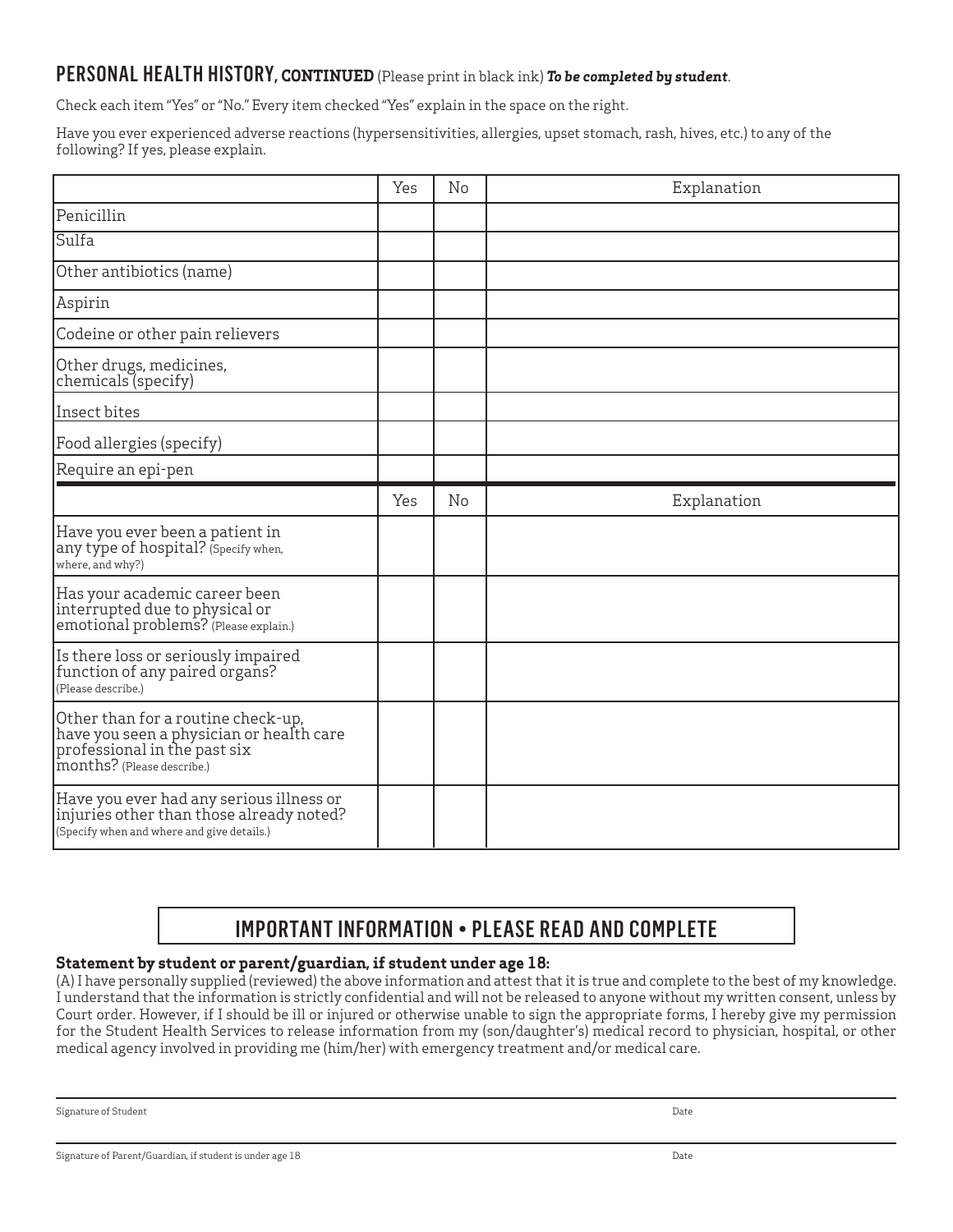# REQUIRED FOR INTERNATIONAL STUDENTS ONLY: PHYSICAL EXAMINATION AND TB SKIN TEST

| (Please print in black ink)                                                                                                                                                                                                                                                                                                                                                                                                                                                                              |                                                                      |                                     |             |                                             | To be completed and signed by physician or clinic   |  |
|----------------------------------------------------------------------------------------------------------------------------------------------------------------------------------------------------------------------------------------------------------------------------------------------------------------------------------------------------------------------------------------------------------------------------------------------------------------------------------------------------------|----------------------------------------------------------------------|-------------------------------------|-------------|---------------------------------------------|-----------------------------------------------------|--|
| Last Name                                                                                                                                                                                                                                                                                                                                                                                                                                                                                                | <b>First Name</b>                                                    |                                     | Middle Name | Date of Birth (mo./day/year)                |                                                     |  |
| Permanent Address                                                                                                                                                                                                                                                                                                                                                                                                                                                                                        |                                                                      | City                                |             | Zip Code<br>State                           | Area Code/Phone Number                              |  |
|                                                                                                                                                                                                                                                                                                                                                                                                                                                                                                          |                                                                      |                                     |             |                                             |                                                     |  |
|                                                                                                                                                                                                                                                                                                                                                                                                                                                                                                          | $\boxed{\text{Vision}}$ Corrected Right 20/_________ Left 20/_______ |                                     |             |                                             | <b>Urinalysis</b> Sugar ______________ Albumin      |  |
|                                                                                                                                                                                                                                                                                                                                                                                                                                                                                                          | Uncorrected Right 20/ Left 20/                                       |                                     |             |                                             |                                                     |  |
| Color Vision                                                                                                                                                                                                                                                                                                                                                                                                                                                                                             |                                                                      |                                     |             |                                             |                                                     |  |
| <b>Hearing</b>                                                                                                                                                                                                                                                                                                                                                                                                                                                                                           |                                                                      | $(gross) Right$ Left                |             | TB Skin Test Results (mandatory)            |                                                     |  |
|                                                                                                                                                                                                                                                                                                                                                                                                                                                                                                          |                                                                      | 15 ft. Right_________ Left_________ |             | If positive, chest x-ray report is required |                                                     |  |
| Are there abnormalities?<br>1. Head, Ears, Nose, Throat<br>2. Eyes<br>3. Respiratory<br>4. Cardiovascular<br>5. Gastrointestinal<br>6. Hernia<br>7. Genitourinary<br>8. Musculoskeletal<br>9. Metabolic / Endocrine<br>10. Neuropsychiatric                                                                                                                                                                                                                                                              | Normal                                                               | Abnormal                            |             |                                             | DESCRIPTION (attach additional sheets if necessary) |  |
| 11. Skin                                                                                                                                                                                                                                                                                                                                                                                                                                                                                                 |                                                                      |                                     |             |                                             |                                                     |  |
| 12. Mammary<br>A. Is there loss or seriously impaired function of any paired organs? Yes __No___<br>Explain<br>b. Is student under treatment for any medical or emotional condition?  Yes _____ No ____<br>Explain<br>C. Recommendation for physical activity (physical education, intramurals, etc.) Unlimited ___ Limited ___<br>Explain<br>D. Is student physically and emotionally healthy?<br>$Yes$ $No$ $\_\_$<br>Explain<br>Signature of Physician/Physician Assistant/Nurse Practitioner<br>Date |                                                                      |                                     |             |                                             |                                                     |  |
| Signature of Physician/Physician Assistant/Nurse Practitioner                                                                                                                                                                                                                                                                                                                                                                                                                                            |                                                                      |                                     |             |                                             | Area Code/Phone Number                              |  |